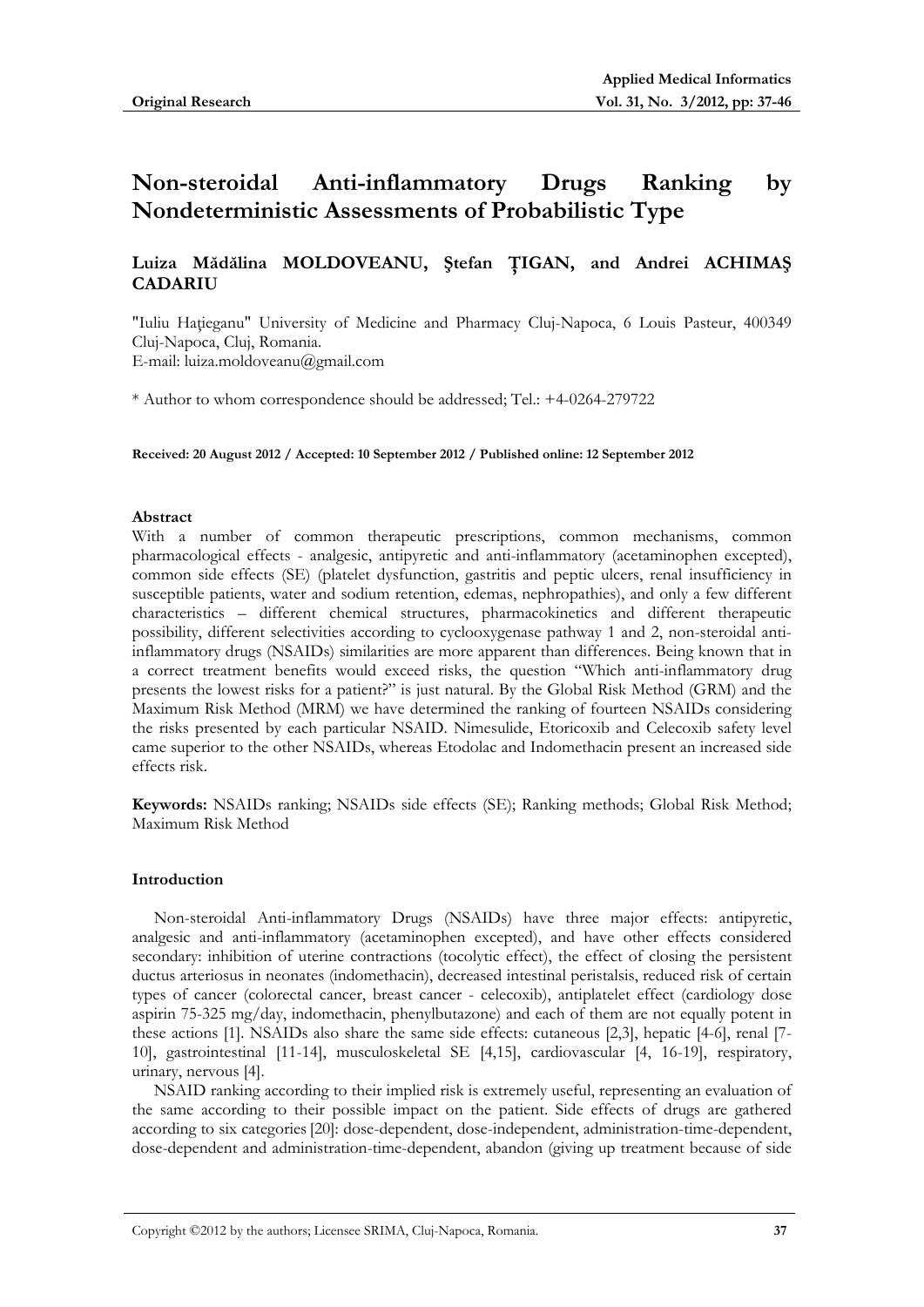effects) and treatment failure (because of inefficiency). In this article we determined a NSAID ranking considering risk-type criteria.

#### **Material and Method**

We have considered the following fourteen non-steroidal anti-inflammatory drugs (random order): Celecoxib, Ibuprofen, Naproxen, Etoricoxib, Diclofenac, Ketoprofen, Indomethacin, Nimesulide, Piroxicam, Meloxicam, Acetaminophen, Ketorolac, Etodolac, Tenoxicam.

In order to gather all the relevant information we have used meta-analysis type studies or original articles selected by means of MEDLINE search engine based on key words (non-steroidal anti-inflammatory drugs, side effects, efficiency, gastrointestinal side effects, cardiovascular side effects, nephrotoxicity, hepatotoxicity, cutaneous side effects, musculoskeletal side effects, Celecoxib, Ibuprofen, Naproxen, Etoricoxib, Diclofenac, Ketoprofen, Indomethacin, Nimesulide, Piroxicam, Meloxicam, Acetaminophen, Ketorolac, Etodolac, Tenoxicam). Finally we have selected those studies containing information related to the number of patients include in the survey and the number of side effects generated by the administration of a NSAID [4, 16-19, 21-65].

We have used the risk-type criteria, representing the probability that the patient may develop a side effect (SE): cutaneous, gastrointestinal, hepatic, respiratory, renal, urinary, cardiovascular, nervous, musculoskeletal, severe cardiovascular risk (myocardial infarction, stroke and sudden cardiac death), treatment failure (inefficiency) and abandon.

The ranking complexity increases as soon as several ranking options appear, depending on a great number of criteria that may be in conflict, at the same time increasing the number and the nature of uncertainty factors. Criteria are separately assessed and they must be independent from one another.

Applying the independence algorithm based on the Pearson correlations we have obtained the following criteria: cutaneous SE, gastrointestinal SE, hepatic SE, renal SE, cardiovascular SE, nervous SE, musculoskeletal SE, severe cardiovascular risk and Inefficiency.

#### *Global Risk Method (GRM)*

An assessment of each NSAID is displayed below by estimating risk probability for one of  $A_1, A_2, \ldots, A_n$  ailments presumed independent. Therefore, for each NSAID, the risk to develop at least one of  $A_1, A_2, \ldots, A_n$  ailments is assessed according to the following formula:

(1)  $F(NSAIDs) = Pr_s(A_1 \cup A_2 \cup ... \cup A_n)$ 

where

$$
(2) \quad p_{\mathbf{f}_s}(A_1 \cup A_2 \cup ... \cup A_n) = \sum_{i=1}^n p_{\mathbf{f}_s}(A_i) - \sum_{i \neq j=1}^n p_{\mathbf{f}_s}(A_i \cap A_j) + \sum_{i \neq j \neq k} p_{\mathbf{f}_s}(A_i \cap A_j \cap A_k) - ...
$$

In the NSAID assessment we have considered that  $A_1, A_2, \ldots, A_n$  ailments are independent, therefore we accept:

 $\Pr_s(A_i \cap A_i) = \Pr_s(A_i) \times \Pr_s(A_i), i \neq j$ 

 $Pr_s(A_i \cap A_i \cap A_k) = Pr_s(A_i) \times Pr_s(A_i) \times Pr_s(A_k), i \neq j \neq k$ 

Below we have estimated  $F(NSAID<sub>s</sub>)$  by calculating the probability of not getting either of the  $A_1, A_2, \ldots, A_n$  ailments, namely

 $\Pr_{\mathbf{x}}(\text{non}(A_1 \cup A_2 \cup ... \cup A_n)) = \Pr_{\mathbf{x}}(\text{non}(A_1) \cap ... \cap \text{non}(A_n))$ 

However, based on independence of criteria the following result:

 $\Pr_s(\text{non}(A_1 \cup A_2 \cup ... \cup A_n)) = \Pr_s(\text{non}(A_1)) \times ... \times \Pr_s(\text{non}(A_n)) = (1 - \Pr_s(A_1)) \times ... \times (1 - \Pr_s(A_n))$ 

Therefore NSAID assessment can be made according to the following formula:

(3)  $F(AINS_{s}) = 1 - (1 - Pr_{s}(A_{1})) \times ... \times (1 - Pr_{s}(A_{n}))$ 

The Global Risk Method includes the following steps:

Step 1. Risk probabilities are calculated  $r_s$ ,  $s = 1,2,...,14$ ; $j = 1,2,...,13$ 

Step 2. Weighted risk probabilities are determined by weights scale by using the formula: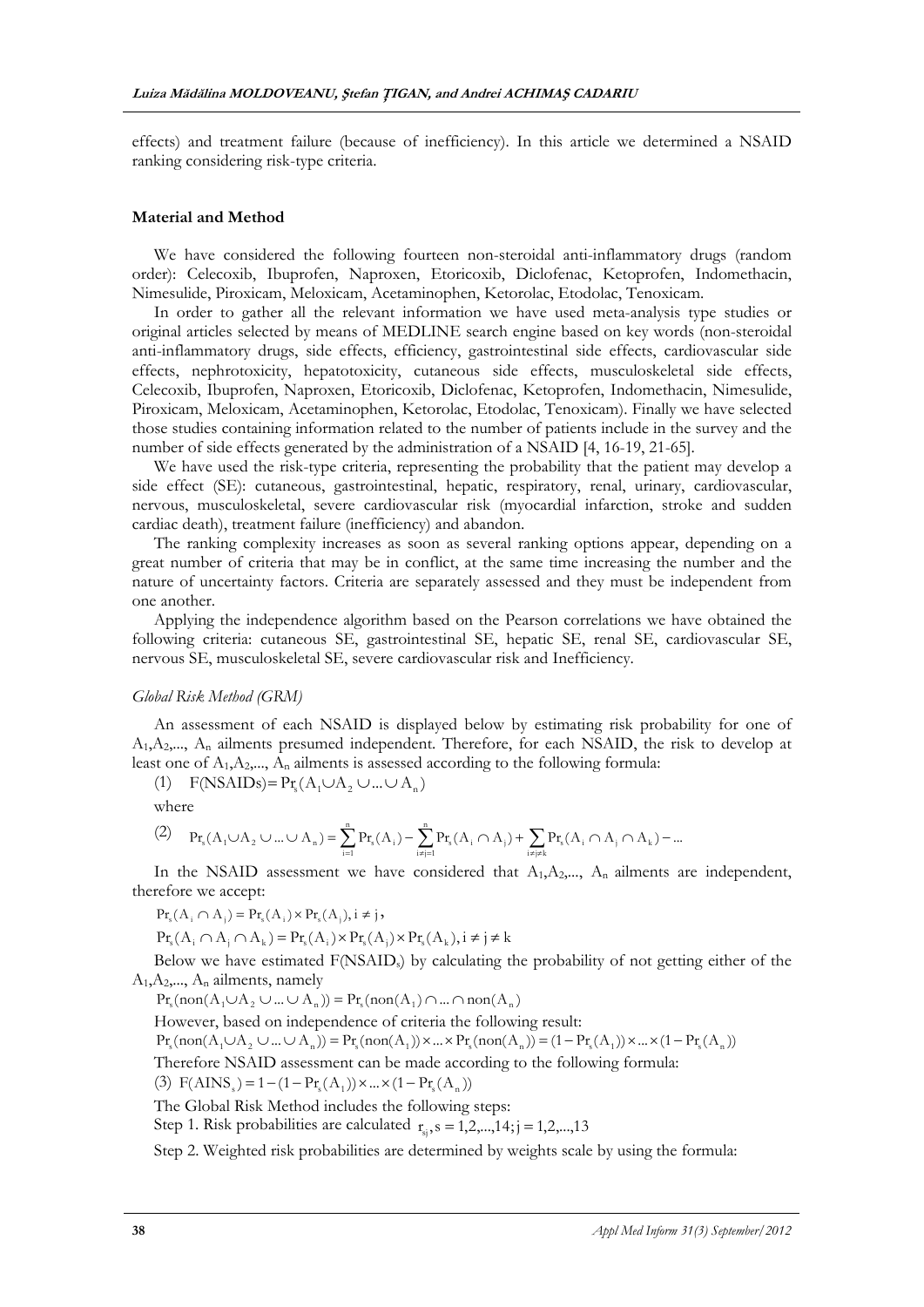$v_{si} = (r_{si})^{w_i}, s = 1,2,...,m; j = 1,2,...,n$ Step 3. The global risk is estimated for each NSAID by (3)  $F(AINS_s) = 1 - \prod_{j=1}^{n} (1 - v_{sj})$  $j=1$ 

Step 4. NSAIDs are ranged increasingly according to their global risks.

(4)  $F(AINS<sub>s</sub>) = 1 - \prod_{j=1}^{n} (1 - v''<sub>si</sub>)$  $F(AINS<sub>s</sub>) = 1 - \prod_{j=1} (1 - v''<sub>sj</sub>)$ 

## *Maximum Risk Method (MRM)*

In this approach we have considered the following risk criteria: cutaneous SE, gastrointestinal SE, hepatic SE, renal SE, cardiovascular SE, nervous SE, musculoskeletal SE, severe cardiovascular risk and Inefficiency and R SE.

I am going to assess each NSAID by estimating the maximum risk probability for any of  $A_1, A_2, \ldots, A_n$  side reactions. By MRM, NSAIDs are ranked in increasing order according to the maximum risk.

*The Maximum Risk Method* includes the following steps:

Step 1. Risk probabilities are calculated based on data  $r_{si}$ ,  $s = 1,2,...,14$ ; j = 1,2,...,13

Step 2. Criteria weights are situated on a scale according to the formula:

 $w'_{j} = \frac{\min\{w_{k} | k = 1, 2, \dots, 13\}}{w_{i}}, j = 1, 2, \dots, 13$ j  $k'_{i} = \frac{\min\{w_{k} | k = 1, 2, \dots, 13\}}{k}$ , j

Step 3. Risk probabilities are weighted by weights situated in step 2 scale

 $v'_{si} = r_{si}^{w'_{i}}, s = 1,2,...,14; j = 1,2,...,13$ 

Step 4. The maximum risk is estimated for each NSAID by

(5)  $F(AINS<sub>s</sub>) = max{v'<sub>si</sub> | j = 1,2,...,13}$ 

Step 5. NSAIDs are ranged increasingly according to maximum risks, the best being the one with the lowest maximum risk.

#### **Results**

#### *Results obtained by Global Risk Method*

The resulting ranking in the global risk approach is presented in Table 1, where the global risk for each NSAID is determined by the formula (3).

| No             | <b>NSAID</b>  | <b>RISK</b> |
|----------------|---------------|-------------|
| 1              | Nimesulide    | 0.227092    |
| $\overline{2}$ | Etoricoxib    | 0.392118    |
| 3              | Celecoxib     | 0.430254    |
| $\overline{4}$ | Acetaminoafen | 0.489999    |
| $\overline{5}$ | Naproxen      | 0.504021    |
| 6              | Tenoxicam     | 0.533404    |
| 7              | Ibuprofen     | 0.546035    |
| 8              | Meloxicam     | 0.553035    |
| 9              | Piroxicam     | 0.568072    |
| 10             | Ketorolac     | 0.589887    |
| 11             | Diclofenac    | 0.633493    |
| 12             | Ketoprofen    | 0.642766    |
| 13             | Etodolac      | 0.661972    |
| 14             | Indometacin   | 0.759393    |

**Table 1.** GRM Ranking

The minimum global risk anti-inflammatory is Nimesulide, closely followed by Etoricoxib and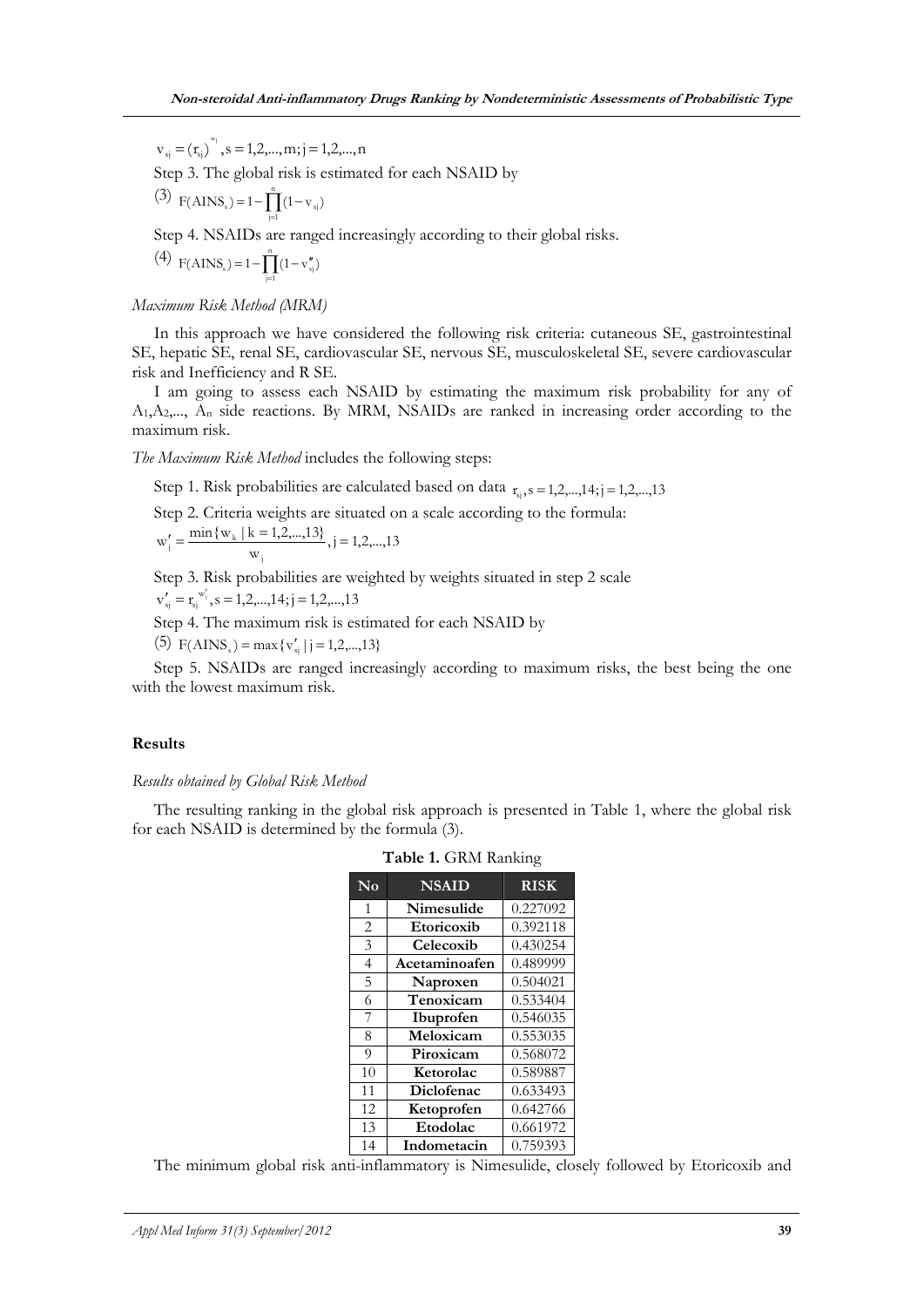#### Celecoxib.

## *Results Obtained by the Maximum Risk Method*

Determining and ranking by order of growth the maximum risk for each NSAID, where the maximum risk is calculated based on formula (5) the following new ranking results in non-steroidal anti-inflammatory drugs:

| No             | <b>NSAID</b>  | <b>RISK</b> |
|----------------|---------------|-------------|
| 1              | Nimesulide    | 0.1883      |
| $\overline{2}$ | Etoricoxib    | 0.3004      |
| 3              | Celecoxib     | 0.3438      |
| $\overline{4}$ | Ibuprofen     | 0.3642      |
| 5              | Acetaminoafen | 0.3652      |
| 6              | Piroxicam     | 0.3902      |
| 7              | Naproxen      | 0.3942      |
| 8              | Tenoxicam     | 0.4345      |
| 9              | Diclofenac    | 0.4859      |
| 10             | Ketorolac     | 0.4931      |
| 11             | Ketoprofen    | 0.4954      |
| 12             | Meloxicam     | 0.4995      |
| 13             | Indometacin   | 0.5029      |
| 14             | Etodolac      | 0.5792      |

**Table 2.** MRM Ranking

The lowest found minimum risk anti-inflammatory is Nimesulide, closely followed by Etoricoxib and Celecoxib as with the GRM, and the last in the ranking are Etodolac and Indomethacin (in reversed order as compared to GRM)

|                |             |                         | <b>MRG</b> | <b>MRMX</b> |
|----------------|-------------|-------------------------|------------|-------------|
| Spearman's rho | <b>MRG</b>  | Correlation Coefficient | 1.000      | $.897**$    |
|                |             |                         |            | 0.0000025   |
|                |             |                         | 14         | 14          |
|                | <b>MRMX</b> | Correlation Coefficient | $.897**$   | LOOC        |
|                |             |                         | 0.0000025  |             |
|                |             |                         | 14         |             |

**Table 3.** Correlation of results obtained by GRM and MRM approaches

\*\* Correlation is significant at the 0.01 level (2-tailed).

N - number of alternatives

When comparing GRM and MRM rankings we find a significantly high Spearman correlation  $|\rho| > 0.897$ , the two approaches yielding similar rankings, even if the results are different.

#### **Discussion**

Pain management represents one of the situations often met by clinicians. The challenge is to find the most efficient treatment, which is the closest to the general clinical information sheet of a patient and generate the least side effects. Used for the management of many symptoms and pathologies, non-steroidal anti-inflammatory drugs continue to be among the widest prescription drug classes in the whole world, being recommended in decreasing pain and the anti-inflammatory process. It is considered that over 30 million people are daily on NSAID medication and about half of them are elderly people [66]. Approximately 25% of the total side effects generated by the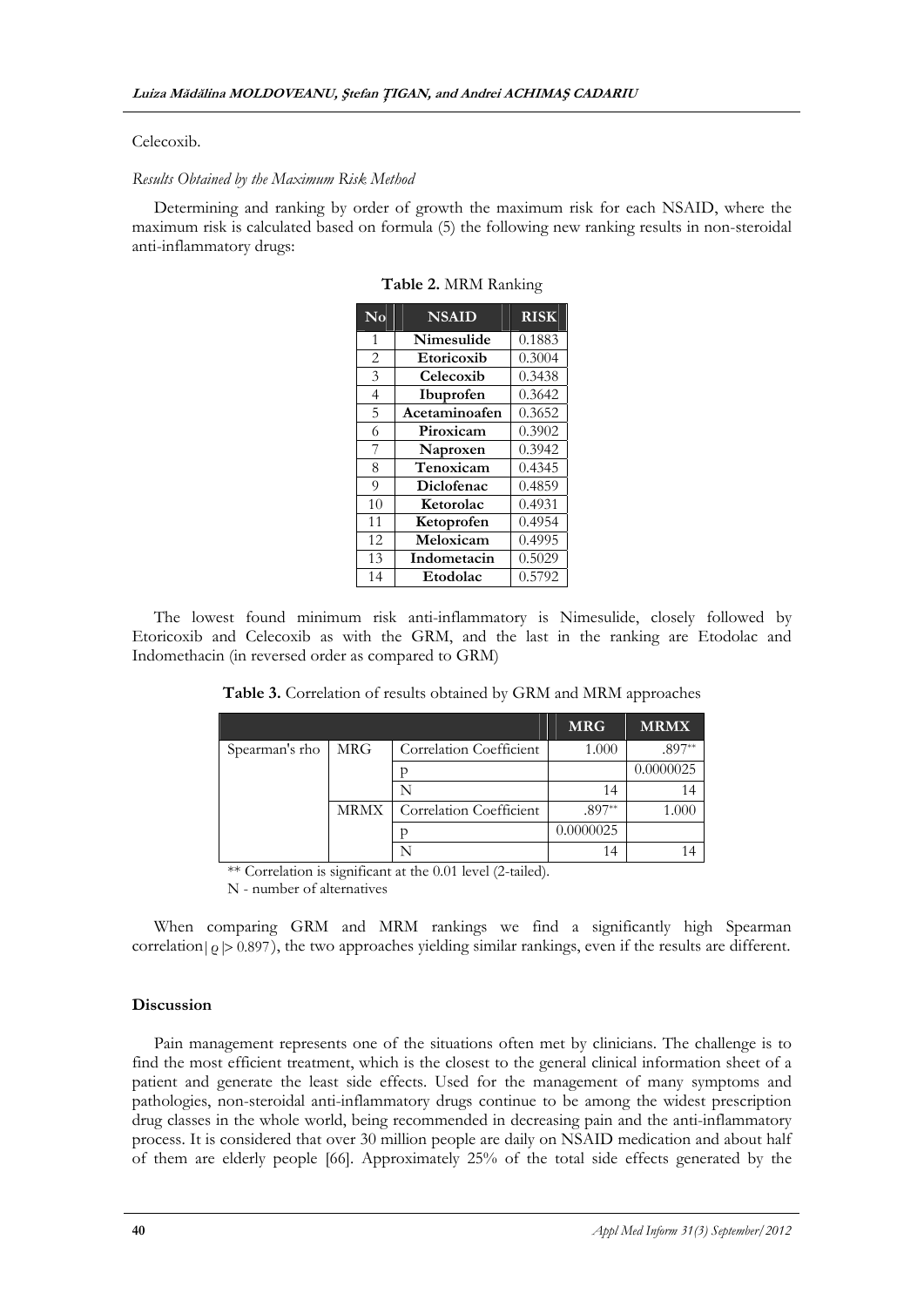consumption of drugs are caused by NSAIDs, over one hundred thousand hospital admissions being recorded and over 16000 annual deaths caused exclusively by gastrointestinal side effects of NSAIDs [4, 67].

Result accuracy in the ranking issue can be influenced by criteria-related errors, the chosen ranking criterion, as well as by the transcription of initial data and even the number of criteria and alternatives. The ranking process should not include irrelevant criteria or omit relevant ones, as this may also lead to wrong results.

Criteria weight rates represent a subjective factor within the ranking techniques, which may influence the order of alternatives, from one decision maker to another. The relative importance of criteria differ according to the significance awarded by each decision administrator for each and every criterion, meaning that different decision makers may award different degrees of importance to criteria, differently underlining their importance, and this may generate totally different results and, implicitly, conflicts between the rankings of different decision makers.

For example, the weights we have attributed to criteria within the NSAID ranking can be considered non-accurate and disputed by another clinician.

We have considered that treatment failure (due to inefficiency) and abandon (following annoying side effects in a patient) weigh the most in establishing the NSAID ranking, whereas cutaneous and musculoskeletal side effects have been attributed minimum weights by us. For side effects, we have also attributed a high weight to severe cardiovascular events occurred during the NSAID treatment, closely followed by gastrointestinal side effects. Another decision maker might have awarded lower weight to gastrointestinal effects having an increased incidence, and being associated to a large number of hospitalizations.

If probability represents the occurrence probability of an event, the risk represents the chance to produce an unwished event as well as the seriousness of consequences generated by the event. Assessing or estimating the risk resides in risk prioritization.

In order to achieve a NSAID ranking by GRM, we have assessed each of the fourteen nonsteroidal anti-inflammatory drugs and estimated the probability of global risk for one of the considered side effects.

The method principle consists of quantifying the risk as the product between risk weight and risk probability, and the safety level will be in reverse proportion to its level. After estimating the global risk for each NSAID, it was easy to range the NSAIDs according to the increasing levels of their global risks, safety profiles of Nimesulide, Etoricoxib and Celecoxib proving superior to the other NSAIDs, whereas Ketoprofen, Etodolac and Indomethacin are more likely to risk side effects.

Non-steroidal anti-inflammatory drugs represent a largely prescribed class of drugs in the symptomatic treatment of pain and inflammation, which is why we should not forget that a part of their side effects are more important and more severe than the ailment for which they have been initially administered. By the Maximum Risk Method we have established a NSAID ranking based on the maximum risk represented by each non-steroidal anti-inflammatory drug for each type of side effect.

On the top of the two rankings there are Nimesulide, Etoricoxib and Celecoxib, Nimesulide confirming a safety profile better than the rest of NSAIDs. Literature data seem to support it as well, therefore resulting that Nimesulide possesses a weak potential for gastrointestinal complications and cardiovacular [23-26,37,41,68,69]. Taking into account all the spontaneous reports of gastrointestinal side effects, Nimesulide has been associated to only half of the number reported for other NSAIDs (Diclofenac, Ketoprofen, Piroxicam)[4]. Compared to Naproxen, its action upon platelet aggregation is insignificant (does not produce bleeding by favoring proaggregation TXB2 production and does not generate thromboembolic complications by favoring pro-aggregation PGI2 production) [69].

The fact that we cannot completely eliminate side effects of a treatment, and therapeutic alternatives present more other risks, makes their correct prioritizing an important measure in the medical decision.

As for Etoricoxib, ranking two on minimum risk level, regardless of the method used, five of the seven studies from which we have extracted data upon which the NSAID ranking has been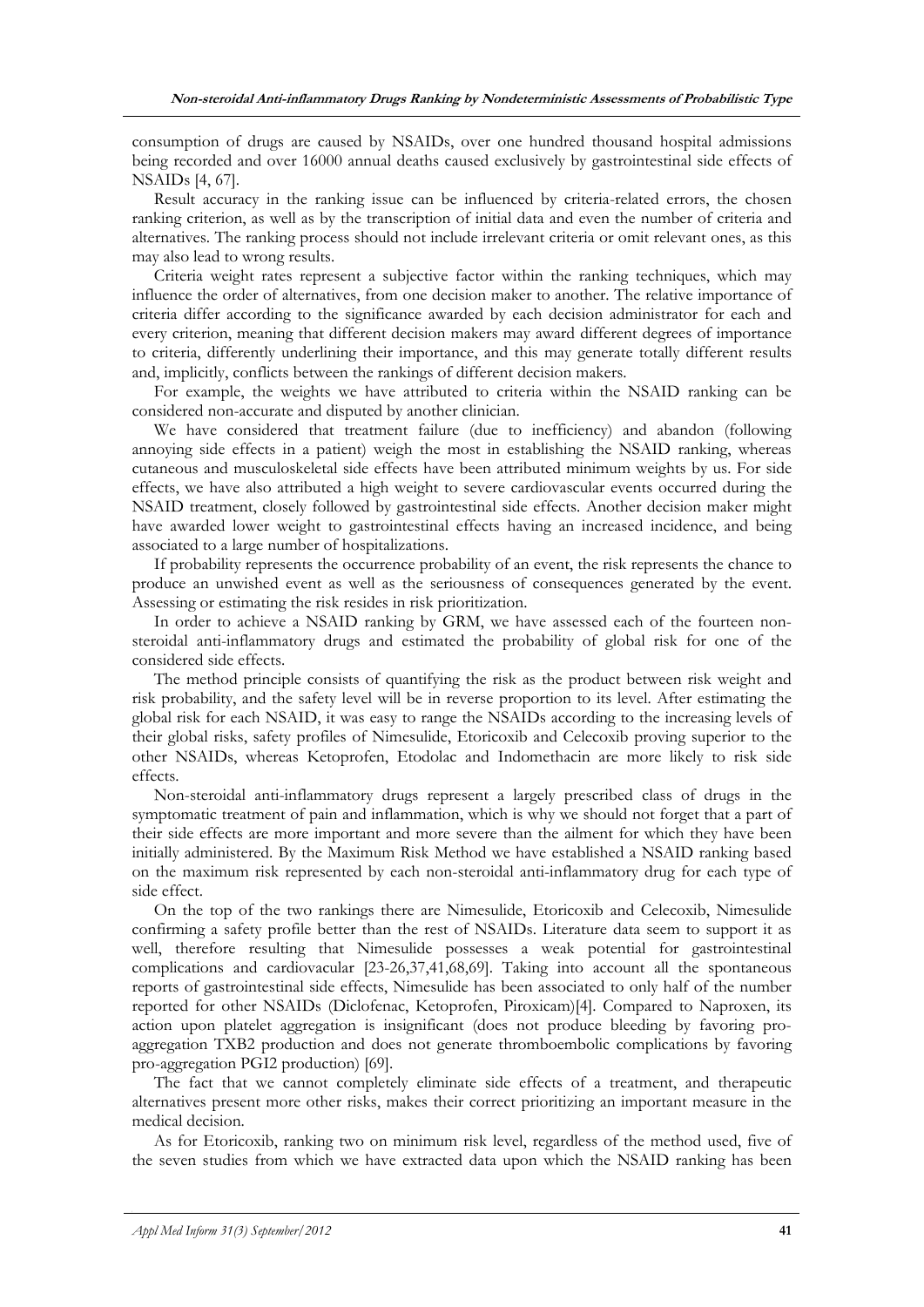made, have been either sponsored, or the authors were collaborators of Etoricoxib producer, this aspect making results objectivity a bit doubtful.

## **Conclusions**

Considering the risk of each NSAID, by two separate ranking methods we have determined Nimesulide, Etoricoxib and Celecoxib to have a safety profile superior to the other NSAIDs, whereas Etodolac and Indomethacin present an increased side effects risk.

Beside the fact that they are not large information and time consumers, the Global Risk Method and the Maximum Risk Method can be a useful instrument in therapeutic alternative (NSAID) with the lowest risks.

The results of this study confirm the fact that ranking method approach in the medical field can offer clear advantages in therapeutic decisions.

## **List of abbreviations (if any)**

| <b>NSAID</b> | Non-steroidal anti-inflammatory drug |
|--------------|--------------------------------------|
| <b>GRM</b>   | Global Risk Method                   |
| MRM.         | Maximum Risk Method                  |
| SE.          | Side effects                         |

## **Conflict of Interest**

The authors declare that they have no conflict of interest.

## **References**

- 1. Cristea AN. Tratat de farmacologie, Ediţia I, Ed. Medicală Bucureşti, 2005.
- 2. Lee A. Adverse Drug Reactions (2nd edition). Published by the Pharmaceutical Press; 2006, p. 8-10.
- 3. Stern RS, Bigby M. An expanded profile of cutaneous reactions to nonsteroidal antiinflammatory drugs. JAMA 1984; 252:1433-7.
- 4. Conforti A, Leone R, Moretti U, Mozzo F, Velo G. Adverse drug reactions related to the use of NSAIDs with a focus on nimesulide: results of spontaneous reporting from a Northern Italian area. Drug Saf 2001;24:1081-90.
- 5. Traversa G, Bianchi C, Da Cas R, Abraha I, Menniti-Ippolito F, Venegoni M. Cohort study of hepatotoxicity associated with nimesulide and other non-steroidal anti-inflammatory drugs. BMJ 2003; 327:18-22.
- 6. Bessone F. Non-steroidal anti-inflammatory drugs: What is the actual risk of liver damage? World J Gastroenterol 2010;16(45):5651-61.
- 7. Kristensen SL, Fosbøl EL, Kamper A-L, Køber L, Hommel K, Lamberts M, et al. Use of nonsteroidal anti-inflammatory drugs prior to chronic renal replacement therapy initiation: a nationwide study. Pharmacoepidem. Drug Safe 2012;21:428-34.
- 8. Delmas PD. Non-steroidal anti-inflammatory drugs and renal function. Br J Rheumatol 1995;34 (suppl 1):25-8.
- 9. Griffin MR, Yared A, Ray WA. Nonsteroidal antiinflammatory drugs and acute renal failure in elderly persons. Am J Epidemiol 2000;151(5):488-96.
- 10. Ejaz P, Bhojani K, Joshi VR. NSAIDs and Kidney. JAPI 2004;52:632-9.
- 11. Kim HC, Lee MC, Moon YW, Seo SS, Lee KW, Lee JH, Choi CH. The Pattern of Use of Oral NSAIDs with or without Co-prescription of Gastroprotective Agent for Arthritic Knee by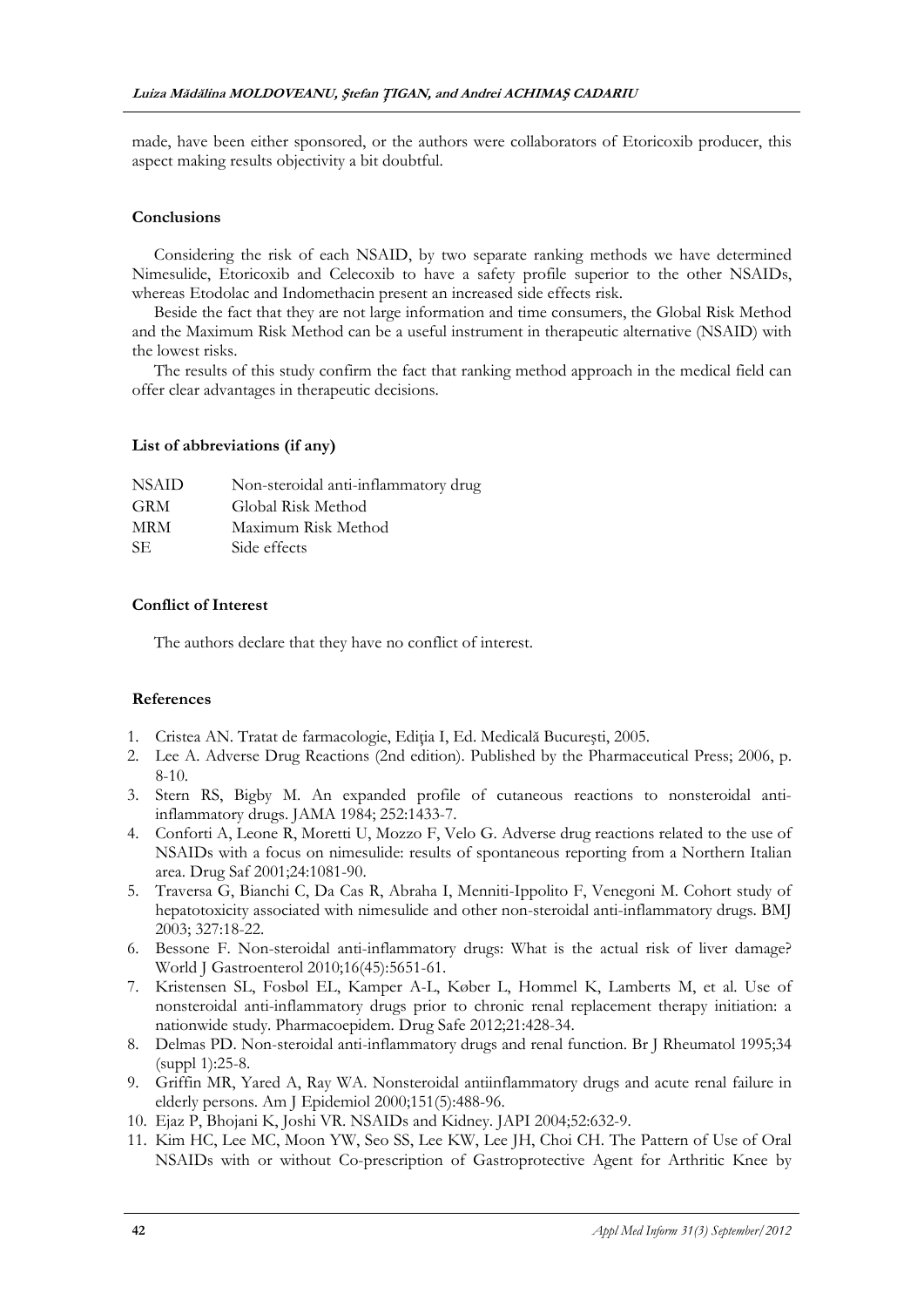Korean Practitioners Knee Surg Relat Res 2011;23(4):203-7.

- 12. Lanza FL, Chan FK, Quigley EM. Practice Parameters Committee of the American College of Gastroenterology. Guidelines for prevention of NSAID-related ulcer complications. Am J Gastroenterol 2009;104:728-38.
- 13. Henry D, Lim LL, Garcia Rodriguez LA, Perez Gutthann S, Carson JL, Griffin M, et al. Variability in risk of gastrointestinal complications with individual non-steroidal antiinflammatory drugs: results of a collaborative meta-analysis. BMJ 1996;312:1563-6.
- 14. FitzGerald GA, Patrono C. The coxibs, selective inhibitors of cyclooxygenase-2. N Engl J Med. 2001;345:433-42.
- 15. Musculoskeletal adverse drug reactions: a review of literature and data from ADR spontaneous reporting databases. Current Drug Safety 2007;2:47-63.
- 16. Gislason GH, Jacobsen S, Rasmussen JN, Rasmussen S, Buch P, Friberg J, et al. Risk of death or reinfarction associated with the use of selective cyclooxygenase-2 inhibitors and nonselective nonsteroidal antiinflammatory drugs after acute myocardial infarction. Circulation 2006;113(25):2906-13.
- 17. Hegazy R, Alashhab M, Amin M. Cardiorenal Effects of Newer NSAIDs (Celecoxib) versus Classic NSAIDs (Ibuprofen) in Patients with Arthritis. Journal of Toxicology 2011: 862153 (doi: 10.1155/2011/862153).
- 18. Chang DJ, Desjardins PJ, King TR, Erb T, Geba GP. The analgesic efficacy of etoricoxib compared with oxycodone/acetaminophen in an acute postoperative pain model: a randomized, double-blind clinical trial. Anesth Analg 2004; 99:807-15.
- 19. Cheetham TC, Graham DJ, Campen D, Hui R, Spence M, Levy G, et al. Myocardial Infarction and Its Association with the Use of Nonselective NSAIDs: A Nested Case-Control and Timeto-Event Analysis. Perm J 2008;12(1):16-22.
- 20. Edwards IR, Aronson JK. Adverse drug reactions: definitions, diagnosis, and management Lancet 2000;356(9237):1255-9.
- 21. Bingham CO III, Sebba AI, Rubin BR, Ruoff GE, Kremer J, Bird S, et al. Efficacy and safety of etoricoxib 30 mg and celecoxib 200 mg in the treatment of osteoarthritis in two identically designed, randomized, placebo-controlled, non-inferiority studies. Rheumatology (Oxford). 2007;46(3):496-507.
- 22. Chang CH, Shau WY, Kuo CW, Chen ST, Lai MS. Increased risk of stroke associated with nonsteroidal anti-inflammatory drugs: a nationwide case-crossover study. Stroke 2010;41:1884- 90.
- 23. Andersohn F, Schade R, Suissa S, Garbe E. Cyclooxygenase-2 selective nonsteroidal antiinflammatory drugs and the risk of ischemic stroke: a nested case-control study. Stroke 2006;37:1725-30.
- 24. Bak S, Andersen M, Tsiropoulos I, Garcia Rodriguez LA, Hallsa J, Christensen K, et al. Risk of stroke associated with non-steroidal anti-inflammatory drugs. Stroke 2003;34:379-86.
- 25. Chou R, McDonagh MS, Nakamoto E, Griffin J. Analgesics for Osteoarthritis: An Update of the 2006 Comparative Effectiveness Review. Comparative Effectiveness Review No. 38. (Prepared by the Oregon Evidence-based Practice Center under Contract No. HHSA 290 2007 10057 I) AHRQ Publication No. 11(12)-EHC076-EF. Rockville, MD: Agency for Healthcare Research and Quality. October 2011. www.effectivehealthcare.ahrq.gov/reports/final.cfm.
- 26. Binning A. Nimesulide in the treatment of postoperative pain: a double-blind, comparative study in patients undergoing arthroscopic knee surgery. Clin J Pain. 2007;23:565-70.
- 27. Pohjolainen T, Jekunen A, Autio L, Vuorela H. Treatment of acute low back pain with the COX-2-selective antiinflammatory drug nimesulide: results of a randomized, double-blind comparative trial versus ibuprofen. Spine 2000;25(12):1579-85.
- 28. Bellamy N, Buchanan WW, Grace E. Double-blind randomized controlled trial of isoxicam vs piroxicam in elderly patients with osteoarthritis of the hip and knee. Br J Clin Pharmacol 1986;22(Suppl 2):149S-155S.
- 29. Bartolucci P, El Murr T, Roudot-Thoraval F, Habibi A, Santin A, Renaud B, et al. A randomized, controlled clinical trial of ketoprofen for sickle-cell disease vaso-occlusive crises in adults. Blood 2009;114(18):3742-7.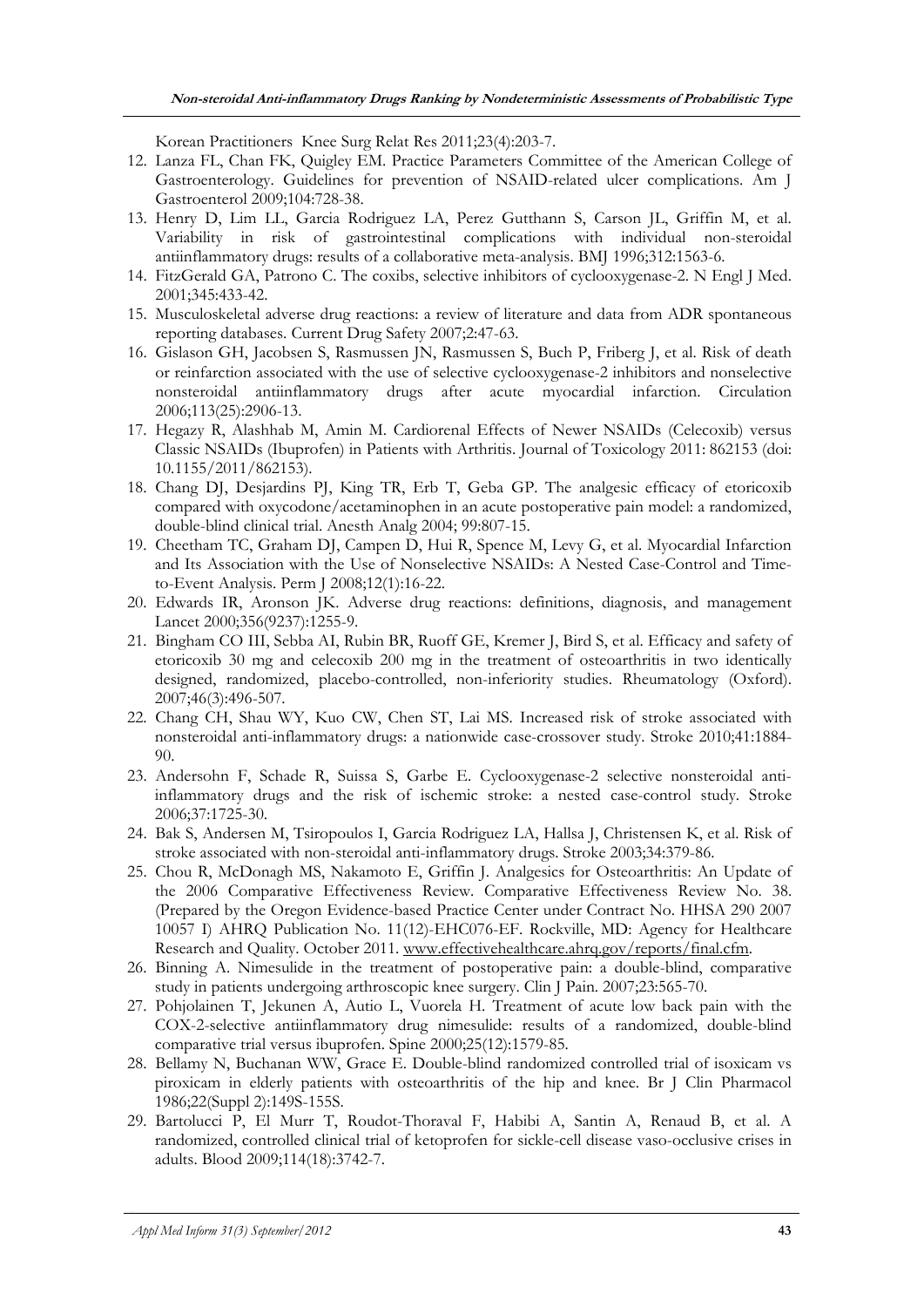- 30. Beltran J, Martin-Mola E, Figueroa M, Granados J, Sanmarti R, Artigas R, et al. Comparison of dexketoprofen trometamol and ketoprofen in the treatment of osteoarthritis of the knee. J Clin Pharmacol 1998;38:74S/
- 31. Boonriong T, Tangtrakulwanich B, Glabglay P, Nimmaanrat S: Comparing etoricoxib and celecoxib for preemptive analgesia for acute postoperative pain in patients undergoing arthroscopic anterior cruciate ligament reconstruction: a randomized controlled trial. BMC Musculoskel Dis 2010;11:246-50.
- 32. Daniels SE, Bandy DP, Christensen SE, Boice J, Losada MC, Liu H, et al. Evaluation of the dose range of etoricoxib in an acute pain setting using the postoperative dental pain model. Clin J Pain 2011;27:1-8.
- 33. Yilmaz H, Gurel S, Ozdemir O. The use and safety profile of non-steroidal antiinflammatory drugs among Turkish patients with osteoarthritis. Turk J Gastroenterol 2005;16(3):138-42.
- 34. Dougados M, Béhier J-M, Jolchine I, Calin A, van der Heijde D, Olivieri I, et al. Efficacy of celecoxib, a cyclooxygenase 2–specific inhibitor, in the treatment of ankylosing spondylitis: a six-week controlled study with comparison against placebo and against a conventional nonsteroidal antiinflammatory drug. Arthritis Rheum 2001;44:180-5.
- 35. Ejstrup L, Knudsen JV, Petersen L. A randomised double-blind multicentre trial comparing tenoxicam and ketoprofen in osteoarthritis. Scand J Rheumatol Suppl 1989;80:48-53.
- 36. Comfort MB, Tse ASK, Tsang ACC, Mcgrath C. A study of the comparative efficacy of three common analgesics in the control of pain after third molar surgery under local anaesthesia. Aust Dent J 2002;47(4):327-30.
- 37. Porto A, Reis C, Perdigoto R, Gonçalves M, Freitas P, Macciocchi A. Gastroduodenal tolerability of nimesulide and diclofenac in patients with osteoarthritis. Current Therapeutic Research, Clinical & Experimental 1998;59(9):654-665.
- 38. Geba GP, Weaver AL, Polis AB, Dixon ME, Schnitzer TJ. Efficacy of rofecoxib, celecoxib, and acetaminophen in osteoarthritis of the knee. JAMA 2002;287:64-71.
- 39. Glina S, Damiao R, Afif-Abdo J, Santa Maria CF, Novoa R, Cairoli CE, et al. Efficacy and Safety of Parecoxib in the Treatment of Acute Renal Colic: A Randomized Clinical Trial. Int Braz J Urol 2011;37(6):697-705.
- 40. Pérez Gutthann S, García Rodríguez LA, Duque-Oliart A, Varas-Lorenzo C. Low-dose diclofenac, naproxen, and ibuprofen cohort study. Pharmacotherapy 1999;19:854-9.
- 41. Hawkey C, Kahan A, Steinbrück K, Alegre C, Baumelou E, Bégaud B, et al. Gastrointestinal tolerability of meloxicam compared to diclofenac in osteoarthritis patients. Br J Rheumatol 1998;37:937-45.
- 42. Hosie J, Distel M, Bluhmki E. Meloxicam in osteoarthritis: a 6-month, double-blind comparison with diclofenac sodium. Br J Rheumatol 1996;35(suppl. l):39-43.
- 43. Boardman PL, Hart FD. Side-effects of indomethacin. Ann Rheum Dis 1967;26(2):127-32.
- 44. Tarkkila P, Saarnivaara L. Ketoprofen, diclofenac or ketorolac for pain after tonsillectomy in adults? Br J Anaesth 1999;82(1):56-60.
- 45. Kokki H, Tuomilehto H, Tuovinen K. Pain management after adenoidectomy with ketoprofen: comparison of rectal and intravenous routes. Br J Anaesth 2000;85(6):836-40.
- 46. Kim JT, Sherman O, Cuff G, Leibovits A, Wajda M, Bekker AY. A double- blind prospective comparison of rofecoxib vs ketorolac in reducing postoperative pain after arthroscopic knee surgery. J Clin Anesth 2005;17:439-43.
- 47. Lanas A, García-Rodríguez LA, Arroyo MT, Gomollón F, Feu F, González-Pérez A, et al. Risk of upper gastrointestinal ulcer bleeding associated with selective cyclo-oxygenase-2 inhibitors, traditional non-aspirin non-steroidal anti-inflammatory drugs, aspirin and combinations. Gut. Dec 2006;55(12):1731-8.
- 48. Lohmander LS, McKeith D, Svensson O, Malmenäs M, Bolin L, Kalla A, et al. A randomised, placebo controlled, comparative trial of the gastrointestinal safety and efficacy of AZD3582 versus naproxen in osteoarthritis. Ann Rheum Dis 2005;64(3):449-56.
- 49. Merry AF, Webster CS, Holland RL, Middleton NG, Schug SA, James M, et al. Clinical tolerability of perioperative tenoxicam in 1001 patients-a prospective, controlled, double-blind, multi-centre study. Pain 2004;111(3):313-22.